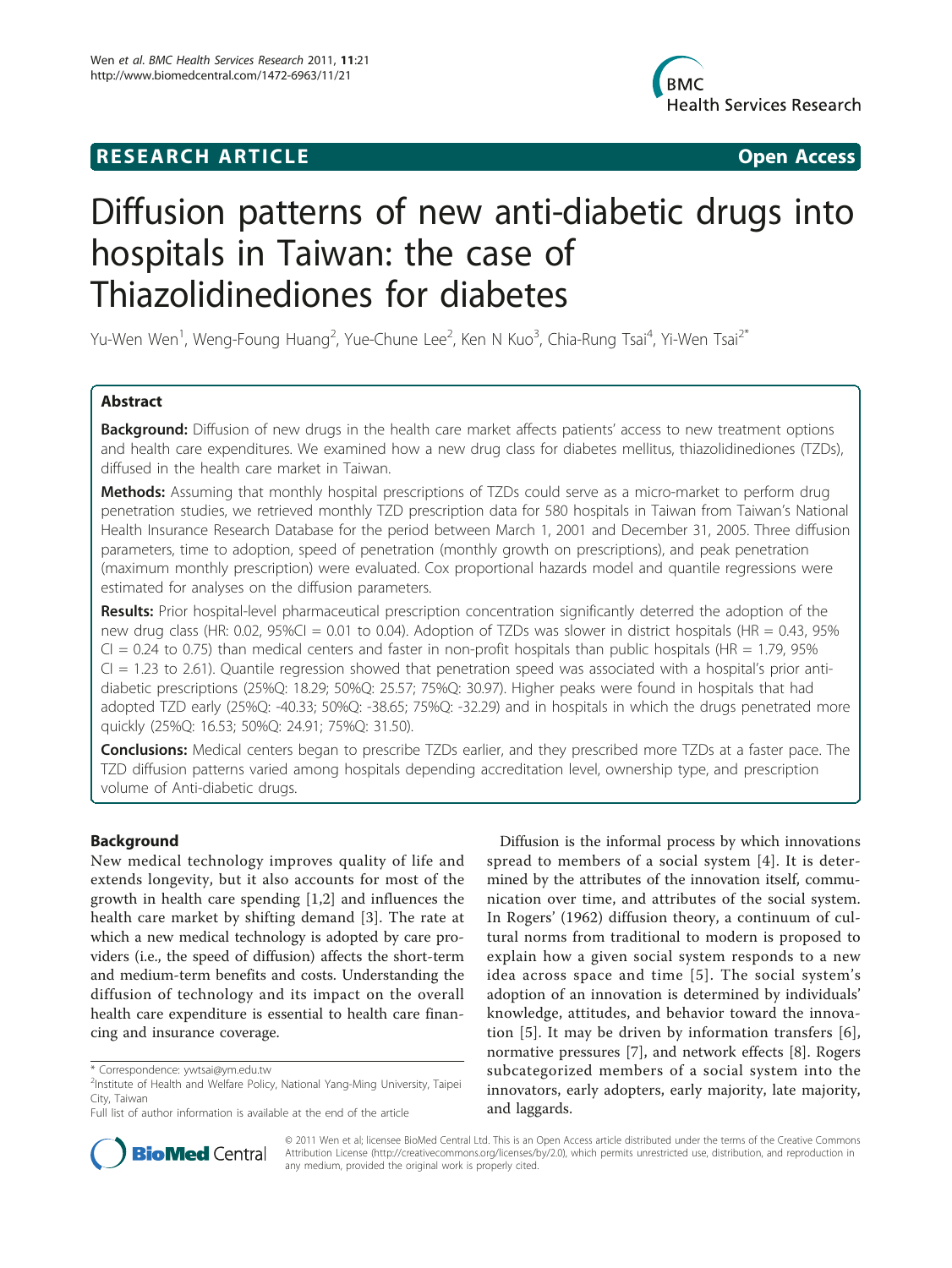Incorporating Roger's diffusion theory and measuring the number of adopters into his model, Bass found that the spread of new product information resembled the spread of contagion as described in epidemiology and that was distributed through social forces to potential buyers who adopt the new product over time [[9,10](#page-11-0)].

Researchers have investigated the diffusion or adoption patterns of high-cost new medical technologies such as computer topography (CT) scans [[11\]](#page-11-0), magnetic resonance imaging (MRI) machines [[11-14](#page-11-0)], neonatal intensive care units (NICU) [\[15\]](#page-11-0), laparoscopic instruments [[16-](#page-11-0)[21](#page-12-0)], and technologies for specific diseases or surgery [[22-24](#page-12-0)]. Diffusion of the expensive technologies is largely influenced by their characteristics, profitability, prestige value, familiarity, and investment costs [[25\]](#page-12-0). Other factors include organizational characteristics of the adopter, insurance reimbursement, public regulations, malpractice concerns, competitive or cooperative interactions among providers, and demographics [[26\]](#page-12-0). However, the most important factors for acquisition of new technology and frequency of use are insurance, regulation, and provider interaction [\[26](#page-12-0)].

Large quantities of less expensive items routinely purchased by hospitals may add up to a greater impact on overall costs than expensive but less utilized items [\[27](#page-12-0)]. Prescription drugs are one such category of items. Although new drugs sometimes reduce the total cost of treatment [\[28](#page-12-0)], replacing older, cheaper drugs by newer, more expensive drugs accounts for a substantial portion of the rise in health care expenditures [\[29](#page-12-0)] and deserves further study.

Few studies have examined the diffusion of new drugs [[24](#page-12-0),[30-32\]](#page-12-0) and the impact on health care market. Past studies have focused on pricing and quantity of pharmaceuticals, the competition between brand name products and generics [[33-36](#page-12-0)], the effect of generics on the price and market share of brand name products [\[37-47\]](#page-12-0), as well as the effect of new drug diffusion on the quality differentiation and marketing efforts [\[34,48](#page-12-0)]. In contrast to macro-market analyses, little research has been conducted on new drug diffusion patterns in hospitals. Hospitals vary in size, policies, production function, market power, and input factor costs, all characteristics that can contribute to new drug diffusion. Thiazolidinediones (TZDs) are oral medications that increase insulin sensitivity and cardiovascular complications in patients with type 2 diabetes mellitus [[49](#page-12-0)]. Rosiglitazone and pioglitazone are two of such agents approved by the U.S. Food and Drug Administration in 1999. Their use spread quickly throughout the U.S, where their use to treat type 2 diabetes increased from 2.2% in 1997 to 5.4% in 2001 [[50\]](#page-12-0). In 2001, outpatient prescriptions of oral antidiabetic agents totaled 91.8 million [[51\]](#page-12-0). In Taiwan, BNHI data indicated that the total annual prescriptions

for both TZDs increased from 1.42% of all anti-diabetic agents in 2001, the year the BNHI first listed them in the national formulary for reimbursement, to 10.78% in 2003 [[52](#page-12-0)].

This study analyzed nationwide prescription claims data to characterize how a new DM drug (TZD) is adopted and utilized in different hospitals how soon the hospital starts prescribing TZD, how fast the prescription grows, and to what extent the number of prescriptions increases. We also sought to investigate whether hospital characteristics can explain the variation of diffusion.

## Characteristics of health care and the pharmaceutical market in Taiwan

In Taiwan, a national health insurance (NHI) program covers the healthcare of over 99% of Taiwan's citizens. It provides comprehensive health coverage, including prescribed medications. Hospitals in Taiwan provide both inpatient and outpatient services. Under NHI, there is no gatekeeper or strict referral system, and thus patients are free to choose the health care provider. Because outpatients are usually the hospitals' main source for possible inpatients, hospitals are often motivated to compete for outpatient patients with clinics. Drugs in Taiwan are prescribed by physicians and are dispensed by hospitals or clinics. In 2007, 67.29% of NHI total medical care expenses were devoted to outpatient care, 30.14% being devoted to pharmaceuticals [[53\]](#page-12-0). Hospitals, however, claimed 61.18% of the total NHI outpatient care expense and 70.21% of the outpatient pharmaceutical expenses [[53\]](#page-12-0). In Taiwan, hospital behavior varies by hospital accreditation level, hospital capacity and organization. Hospitals accredited as medical centers usually have more than a thousand beds, while those accredited as regional and district hospitals have more than a hundred. Medical centers see more than four times and 27 times the number of DM patients on an outpatient basis than regional and district hospitals, respectively [[54](#page-12-0)]. They have also been found to be early adopters of TZD and found to have higher penetration rates than hospitals at other accreditation levels [\[54\]](#page-12-0).

## Methods

## Study design

The entries of rosiglitazone and pioglitazone into Taiwan were marked by their inclusion in the BNHI official list of pharmaceuticals for reimbursement on March 1, 2001 and February 2, 2002, respectively. We combined both drugs into one drug class for analyses. In this study, each hospital was treated as a small market, a microcosm of a larger market. We first classified 580 hospitals into three groups: innovators and early adopters (top 0-16%), early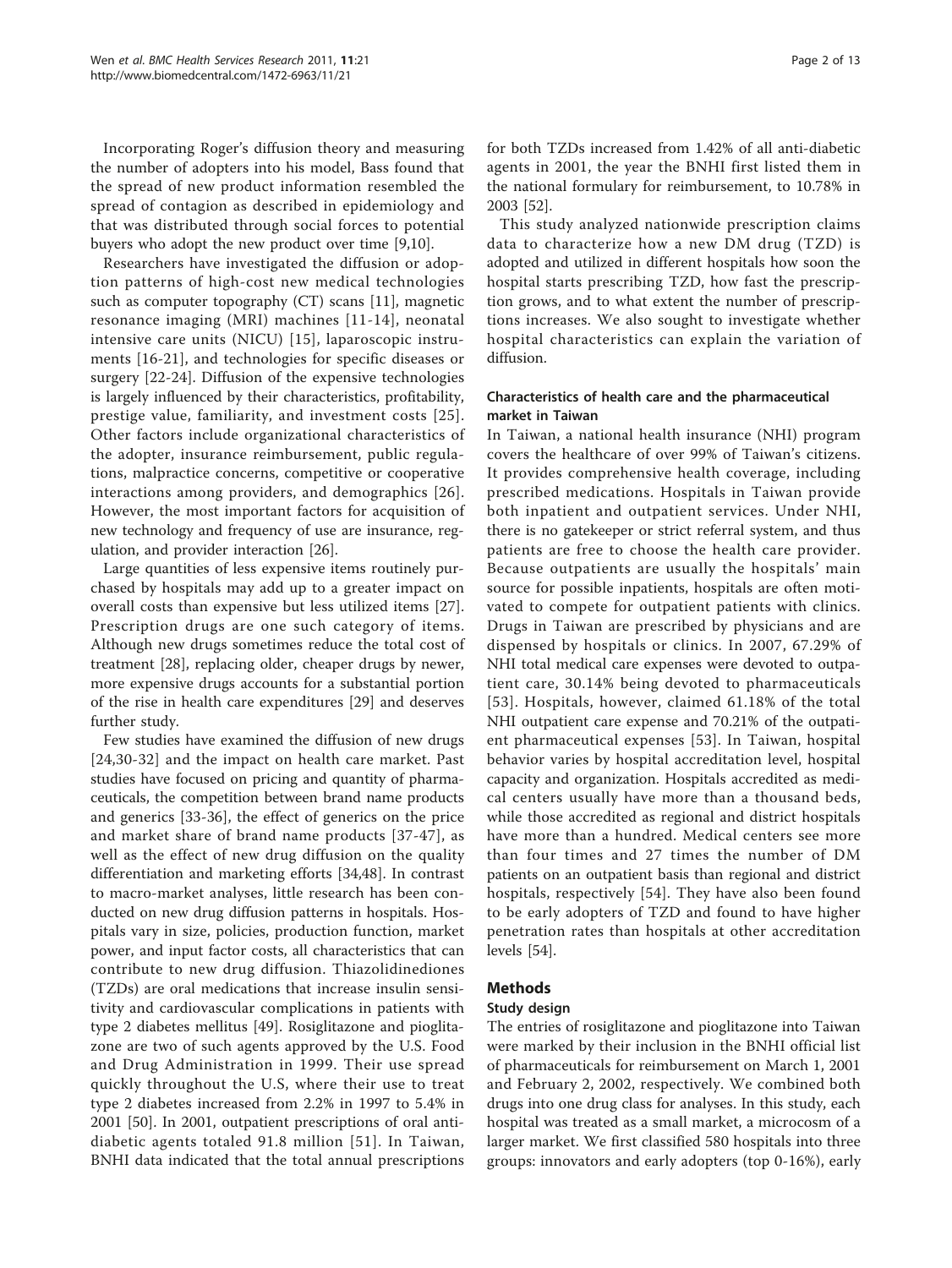majority (17%-50%), late majority and laggards (51%- 100%). Because 35% did not adopt the drugs, we combined the late majority and laggards into one group. We also examined how soon these hospitals started prescribing TZD after the BNHI listed these drugs. Due to the need for sufficient observations for each hospital, we identified 327 long-term adopters, hospitals that had prescribed TZDs for more than 12 months, for our analysis of the diffusion once they had adopted TZDs. We examined how fast the prescription numbers increased and when the prescription numbers reached a peak from March 1, 2001 (when they were included in the BNHI list) to December 31, 2005.

To do this, we used monthly outpatient insurance claims, submitted by each hospital, to create monthly trends in the prescription of anti-diabetic drugs for each hospital. Monthly insurance claims can be used to chart diffusion, characterized by time to first prescription for a TZD (TA), diffusion speed by month (CR.TDDD), peak use (Max.TDDD), and plateau (Diff\_Plt). As shown in Figure 1, the first use of a TZD in hospitals generally started later than the date the drugs were listed on the BNHI formulary.

### Sample Definition

This study focused on all hospitals ( $n = 651$ ) treating patients with Type 2 diabetes (ICD9CM = 250.X2) in Taiwan between 2000 and 2005. We did not include clinics because they usually lacked economies of scale and were more likely to have contracts with a specific pharmaceutical company or limited number of pharmaceutical companies, and would, therefore, not be representative of competitive markets for pharmaceutical companies. We further excluded 71 hospitals with monthly prescriptions of anti-diabetes drugs fewer than four. These hospitals were different from the hospitals included in the study in terms of



economies of scale, prescription volume and prescription pattern [[54](#page-12-0)]. We were left with 580 hospitals to study time to TZD adoption. They were classified into (1) innovoators or early adopters  $(n = 93)$ , (2) early majority ( $n = 197$ ) and (3) late majority and laggards (n = 290). Because of considerations regarding scale, we focused our attention on 327 long-term adopters, hospitals which had prescribed TZDs for more than twelve months. The other 253 hospitals were shortterm adopters or non-adopters, and they were excluded from analysis for the diffusion pattern after adoption. These hospitals were different from those long-term adopters with regard to accreditation level and ownership (Table [1](#page-3-0)). They tended to have higher pharmaceutical concentration (Herfindahl-Hirschman Index), fewer physicians on staff, and lower volumes of Defined Daily Doses (DDD) of diabetic prescriptions. They also started prescribing TZDs approximately three years after the entry of new drug, far later than those included in analysis (mean, 15 months). Defined daily doses (DDD), a WHO statistical measure of drug consumption, are used to standardize the comparative usage of various drugs between themselves or between different health care environments. A DDD is the assumed average maintenance dose per day for a drug used for its main indication in adults [[55](#page-12-0)].

#### Variables

Based on Roger's diffusion theory, hospitals could classified by when they adopted the drugs: (1) innovators and early adopters (first 16% percentile), (2) early majority (17% to 50% percentile), and (3) late majority and laggards (51% to 100% percentile). Market penetration was measured by the total number of TZD prescriptions (*TDDD*) in a hospital  $(i)$  within a given month  $(t)$ . Based on the conceptual diffusion model described in Diagram 1, we used three key parameters to characterize the diffusion pattern of TZD in a hospital: (1) adoption time  $(T_A)$ , defined as the number of months between March 1, 2001 (the date when rosiglitazone was added to the BNHI reimbursement list) and the first time the hospital filed a reimbursement claim for a TZD prescription; (2) peak use of TZD prescriptions (Max.TDDD), defined as the highest number of TZD prescription claims in a month; and (3) penetration speed (CR.TDDD), defined as the monthly rate of increase of TZD prescription claims since the hospital made its first claim and calculated as Max.TDDD/( $T_M - T_A$ ) where  $T_M$  is the time of TZD peak use.

Independent variables included each hospital's accreditation level (AL), ownership (OWN), and the BNHI region (REG) to which it belongs. Data were collected from BNHI database of health care institutions. Taiwan's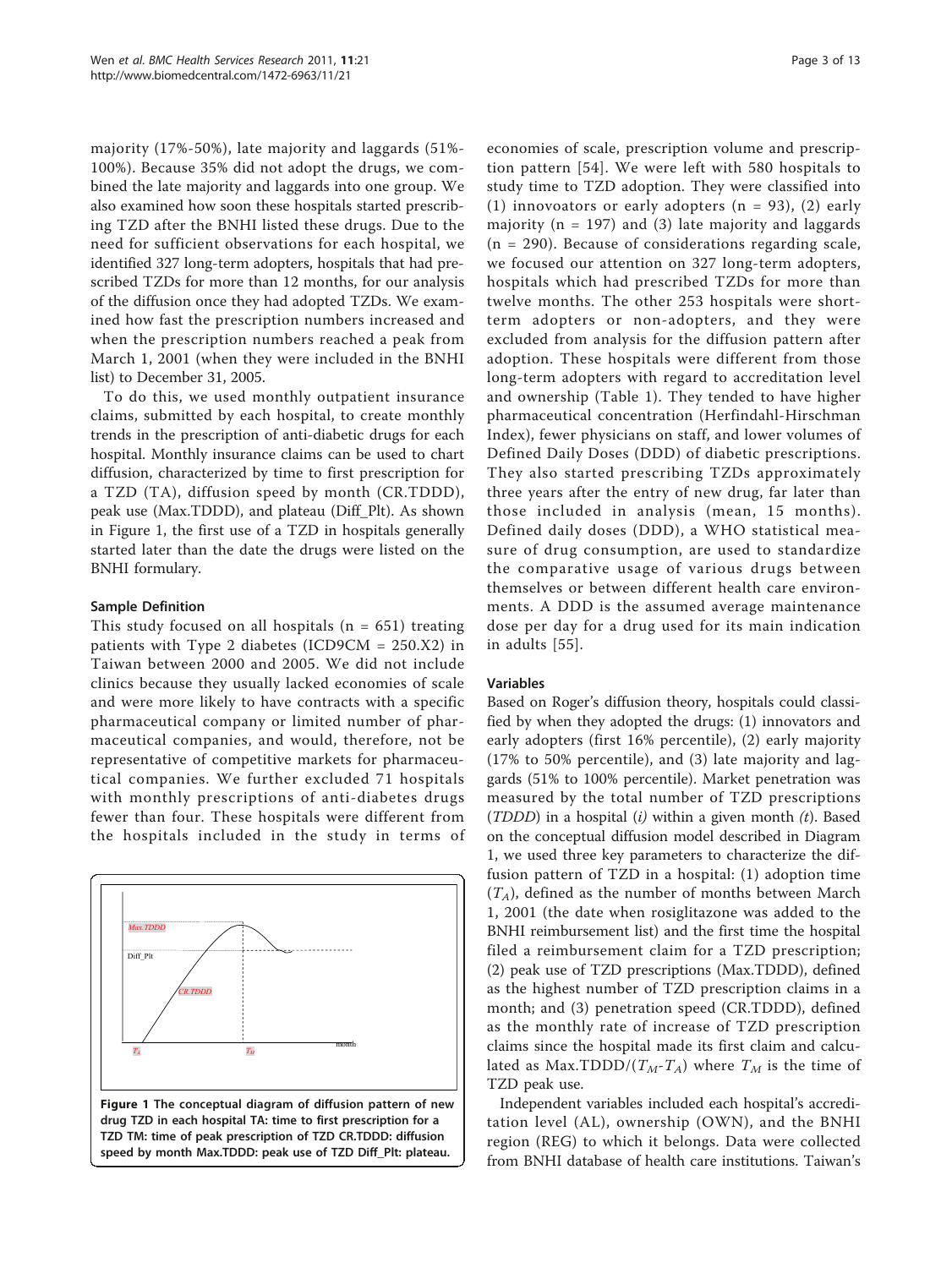### <span id="page-3-0"></span>Table 1 Characteristics of adopters

|                                                                                 | Long-term<br>adopters |                   | Short-term<br>adopters |                | Non-<br>adopters |                          | P-value             |
|---------------------------------------------------------------------------------|-----------------------|-------------------|------------------------|----------------|------------------|--------------------------|---------------------|
|                                                                                 | N                     | $\frac{0}{0}$     | N                      | $\frac{0}{0}$  | N                | $\frac{0}{0}$            |                     |
| Total                                                                           | 327                   | 100               | 48                     | 100            | 205              | 100                      |                     |
| Accreditation level                                                             |                       |                   |                        |                |                  |                          |                     |
| Medical Center                                                                  | 18                    | 5                 | $\mathbf 0$            | $\circ$        | $\mathbf{1}$     | $\mathbf 0$              |                     |
| Regional Hospital                                                               | 68                    | 21                | $\overline{2}$         | $\overline{4}$ | 8                | $\overline{4}$           |                     |
| District Hospital                                                               | 241                   | 74                | 46                     | 96             | 196              | 96                       | 0.0000 <sup>4</sup> |
| Ownership                                                                       |                       |                   |                        |                |                  |                          |                     |
| Public Hospital                                                                 | 67                    | 20                | 7                      | 15             | 17               | 8                        |                     |
| Non-profit Hospital                                                             | 65                    | 20                | 3                      | 6              | $\overline{4}$   | $\overline{2}$           |                     |
| Private Hospital                                                                | 195                   | 60                | 38                     | 79             | 184              | 90                       | 0.0000 <sup>4</sup> |
| <b>BNHI Regions</b>                                                             |                       |                   |                        |                |                  |                          |                     |
| Taipei                                                                          | 78                    | 24                | 12                     | 25             | 26               | 13                       |                     |
| Northern                                                                        | 49                    | 15                | 6                      | 12             | 23               | 11                       |                     |
| Central                                                                         | 81                    | 25                | 5                      | 10             | 40               | 20                       |                     |
| Southern                                                                        | 49                    | 15                | 9                      | 19             | 40               | 20                       |                     |
| Kao-Ping                                                                        | 59                    | 18                | 14                     | 29             | 72               | 35                       |                     |
| Eastern                                                                         | 11                    | 3                 | $\overline{2}$         | 5              | $\overline{4}$   | $\overline{\phantom{a}}$ | 0.0003 <sup>4</sup> |
|                                                                                 | mean                  | Std               | mean                   | Std            | mean             | Std                      |                     |
| Herfindahl-Hirschman Indexes <sup>1</sup> (HHI)                                 | 0.339                 | 0.137             | 0.45                   | 0.180          |                  | 0.57 0.223               | 0.0000 <sup>5</sup> |
| Number of doctors who prescribed TZD drug                                       | 34.02                 | 66.97             | 4.86                   | 5.16           |                  |                          |                     |
| Initial TZD use after TA (month)                                                | 15.19                 | 11.61             | 36.79                  | 16.00          |                  |                          |                     |
| Total DDD of DM <sup>2</sup> (DDD)                                              |                       | 37917.47 77383.05 | 8468                   | 12601          | 2243             | 3958                     | 0.0000 <sup>5</sup> |
|                                                                                 | mean                  | Std               |                        |                |                  |                          |                     |
| Maximum monthly TZD penetration <sup>3</sup>                                    | 0.117                 | 0.067             |                        |                |                  |                          |                     |
| Time between initial adoption and the maximum<br>penetration (month)            | 26.14                 | 13.16             |                        |                |                  |                          |                     |
|                                                                                 | mean                  | Std               |                        |                |                  |                          |                     |
| Peak use (maximum monthly prescription of TZD in DDD)                           | 6970.01               | 12678.72          |                        |                |                  |                          |                     |
| The time between initial adoption to the maximum<br>prescription of TZD (month) | 27.02                 | 13.17             |                        |                |                  |                          |                     |
| Prescription Speed (monthly growth on TZD prescription<br>in DDD)               | 252.65                | 374.31            |                        |                |                  |                          |                     |
| Maximum prescription in DDD                                                     |                       |                   |                        |                |                  |                          |                     |
| 25% quantile                                                                    |                       | 924.83            |                        |                |                  |                          |                     |
| 50% quantile                                                                    |                       | 2488              |                        |                |                  |                          |                     |
| 75% quantile                                                                    |                       | 6454.83           |                        |                |                  |                          |                     |
| Rate of penetration                                                             |                       |                   |                        |                |                  |                          |                     |
| 25% quantile                                                                    |                       | 39.99             |                        |                |                  |                          |                     |
| 50% quantile                                                                    |                       | 111.22            |                        |                |                  |                          |                     |
| 75% quantile                                                                    |                       | 293.97            |                        |                |                  |                          |                     |

 $1$ : concentration index for hospitals in February, 2001.

<sup>2</sup>: the total DDD of DM drugs in February, 2001.

<sup>3</sup>: Maximum TZDs DDD/all DM drugs DDD.

<sup>4</sup>:  $\chi^2$  test.<br><sup>5</sup>: 223 W

health care institutions have four accreditation levels (AL): medical center, regional hospital, district hospital, and physician's clinic. As mentioned earlier, clinics were not included in our study. Ownership (OWN) types included public, private, and non-profit. There are six

BNHI regions (REG) including the Taipei, Northern, Central, Southern, Kao-Ping, and Eastern regions. Two economic factors at each hospital were considered: (1) the total number of physicians who prescribed TZDs (NDr) each month and (2) economic scale, defined as

<sup>&</sup>lt;sup>5</sup>: one-way ANOVA.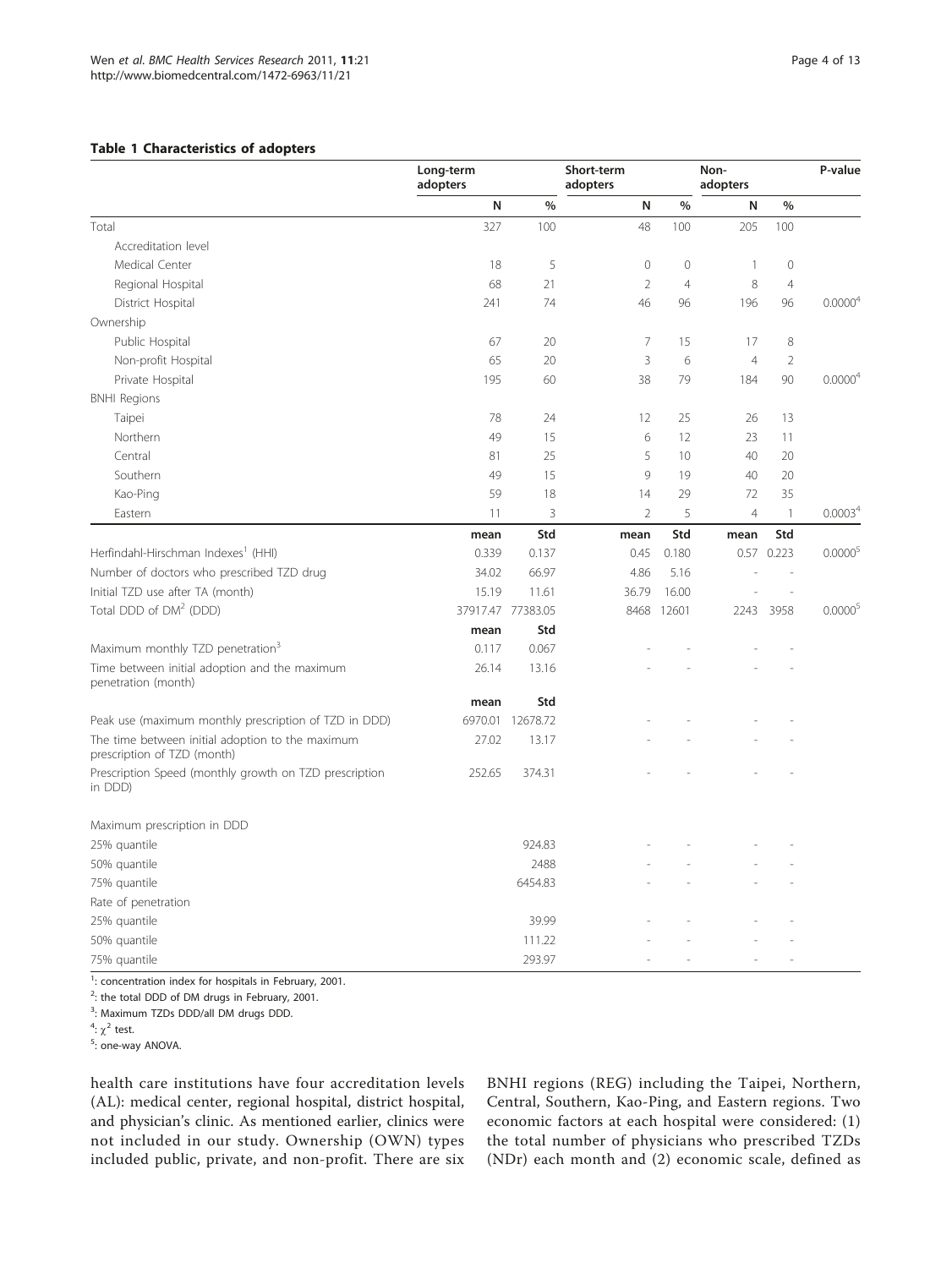the logarithm of total DDD of all anti-diabetic drugs prescribed in February, 2001 and denoted as log(TDDD. DM)) in the statistical models.

Another important factor is the pharmaceutical concentration index (HHI\_DDD) of a hospital prior to the new drug entry, reflecting the pre-existing market share structure of anti-diabetic drugs. It was hypothesized that the new drug would confront stronger entry barriers in a less competitive market when the pre-existing use of anti-diabetic drugs was heavily dominated by certain drugs. Here we used Herfindahl-Hirschman Index (HHI) to measure the concentration of anti-diabetic drugs market share structure within a hospital before TZDs were made available. HHI, a concentration index, is commonly used by competition economists and competition authorities to measure market concentration. It is used to show the extent of market control of the largest firms in the industry and to illustrate the degree to which an industry is oligopolistic. It is defined as the sum of the squares of the market shares of the 50 largest firms (or summed over all the firms if there are fewer than 50) within the industry, where the market shares are expressed as fractions. The result is proportional to the average market share, weighted by market share. As such, it can range from 0 to 1.0, moving from a huge number of very small firms to a single monopolistic producer. Increases in the Herfindahl index generally indicate a decrease in competition and an increase of market power, whereas decreases indicate the opposite.

In our study, to calculate HHI\_DDD, all 140 anti-diabetic drugs on the NBHI list were first ranked by their market share. The top 56 drugs accounted for 99% of the diabetic drug market and were individually considered as separate items. The remaining 84 brands accounted for only one percent of the market share and were combined into one item for a total of 57 drug items. For each hospital  $i$  in month  $t$ ,  $HHI_{it} = \sum_{j} S \_DDD_{itj}^2$ , where  $S \_DDD_{itj}^2$  is the total

DDD share of drug item j summed over all of the drug items in the hospital. In the empirical analysis, we will multiply HHI by 100 for the estimation purposes.

#### Empirical models

Multinomial Logistic Regression for Different Adopters ( $n = 580$ ) Hospitals characterized by the likelihoods they would adopt TZDs–innovators and early adopters  $(i = 2)$ , early majority ( $i = 3$ ) and late majority and laggards ( $i = 1$ ) –were modeled by a multinomial logistic regression with adjustments for hospital covariates:

$$
Pr (y=i) = \frac{exp (X^{T}y_{i})}{1 + \sum_{m=2}^{3} exp (X^{T}y_{m})}
$$

where  $Y_{i}$  = 2,3 is the vector of regression parameters, all parameters in  $\gamma_1$  are set to be zero and X is the vector of independent variables (includes OWN, REG, 100×HHI and log(TDDD.DM)).

Survival Analysis for the Adoption of TZD ( $n = 580$ )

A Cox proportional hazards model was used to evaluate the association between hospital characteristics and adoption of TZD:

 $h(TA) = h_0(TA)exp(Z^T\alpha)$ 

where  $h_0(TA)$  denotes the baseline hazard function, and where  $\alpha$  is the vector of regression parameters and Z (includes OWN, REG, HHI and AL) is the vector of independent variables. Stratified Cox proportion hazards model was applied based on hospital accreditation level, ownership, and region. The results from stratified Cox proportion hazard model are presented in graphs.

Quantile Regressions for Peak Use and Penetration Rate  $(n = 327)$ 

To test the association between hospital characteristics and peak use and rate of TZD penetration, we used the quantile regression model as proposed by Koenker and Bassett [[56](#page-12-0)] to estimate conditional quantile functions, where the quantiles of a response variable's distribution are specified as functions of observed covariates.

For hospital i, its TZD peak use and penetration rate are denoted by Max.TDDDi and CR.TDDDi, respectively. The quantile regression model pertaining to the θth quantile can be expressed as the following:

$$
Q_{\theta_1}(Max.TDDD_i | X_{1i}) = \beta'_{\theta_1} X_{1i}
$$

and

$$
Q_{\theta_2}(CR.TDDD_i | X_{2i}) = \beta_{\theta_2}^{'} X_{2i}
$$

where  $\beta_{\theta1}$  and  $\beta_{\theta2}$  are the vectors of coefficients, and  $X_{1i}$  and  $X_{2i}$  the design matrices of the independent variables for Max.TDDD<sub>i</sub> and CR.TDDD<sub>i</sub>, respectively.  $X_{1i}$  includes hospital characteristics of TA, log (TDDD. DM), NDr, CR.TDDD, AL, OWN, and REG.  $X_{2i}$ includes hospital characteristics of TA, log (TDDD. DM), HHI, NDr, AL, OWN, and REG. Q<sub>01</sub>(Max.TDDD<sub>i</sub>  $X_{1i}$ ); Q<sub>02</sub>(CR.TDDD<sub>i</sub> $|X_{2i}|$ ) is the conditional quantile functions of Max.TDDD<sub>i</sub> and CR.TDDD<sub>i</sub> and  $\theta_i$  (i = 1,2) is the quantile (25%, 50% and 75%). The  $k_{th}$  element of vector  $\beta_{\theta1}$  and  $\beta_{\theta2}$  represents the marginal effect of the  $k_{th}$ 

$$
\beta_{\theta_{1} \ k} = \frac{\partial Q_{\theta_{1}}(Max.TDDD_{i} \mid X_{1i})}{\partial X_{1ik}}
$$

and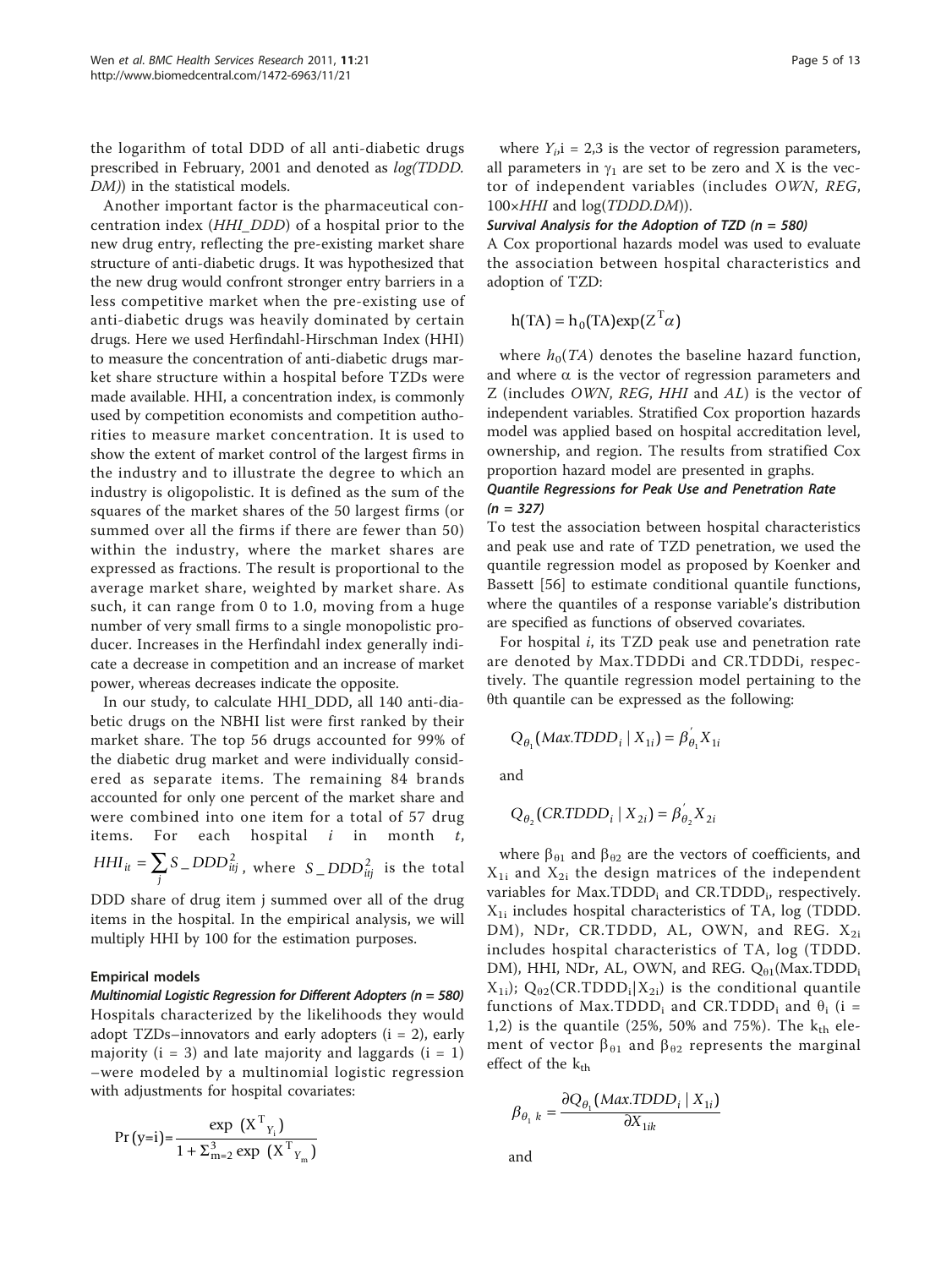$$
\beta_{\theta_2\;k}=\frac{\partial Q_{\theta_2}(CR,TDDD_i\mid X_{2i})}{\partial X_{2ik}}
$$

where  $\beta_{\theta 1k}$  is the marginal change in the  $\theta_{\text{th}}$  conditional quantile as a result of a change in  $X_{1ik}$ .  $\beta_{01k}$ , marginal effect, varies over the different quantiles. For a given set of  $X_{ji}$ , we estimate a set of coefficents {β<sub>θj</sub>, θj = 0.25, 0.5, 075,  $j = 1,2$ .

### Results

Table [1](#page-3-0) shows the characteristics of the 580 hospitals: long-term adopters ( $n = 327$ ), short-term adopters ( $n =$ 48) and non-adopters ( $n = 205$ ). Most of the hospitals were district hospitals (n = 241, 74% long-term adopters;  $n = 46$ , 96% short-term adopters;  $n = 196$ , 96% nonadopters) and privately owned ( $n = 195, 60\%$  long-term adopters;  $n = 38$ , 79% short-term adopters;  $n = 184$ , 90% non-adopters). Long-term adopters had an average of 34 physicians per hospital prescribing TZDs and initially adopted TZDs on average 15 months from the time the drugs were listed by the NBHI. Their average monthly use of anti-diabetic drugs in the month prior to TZD's entry into the market was 37917.47 DDDs. Their use of TZDs peaked on average to 0.117 (=11.7%) of all anti-diabetic drugs with mean peak time being 26 months. The mean peak prescription number (maximum DDD of TZD prescribed) was 6970 DDDs per month. The monthly growth of TZD prescription numbers (i.e., penetration speed) after the introduction was 252 DDDs/month. It took 27 months to for usage to peak in these long-term adopters. For short-term adopters and non-adopters, the average use of anti-diabetic drugs in the month immediately before TZD entry were 8468 DDDs and 2243 DDDs, respectively.

Table [2](#page-6-0) shows that non-profit hospitals and private hospitals were more likely to be innovators and early adopters (OR = 4.12,  $95\%CI = 1.56$  to 10.87; OR = 3.91, 95%CI = 1.64 to 9.36) and early majority (OR = 4.77, 95%  $CI = 1.87$  to 12.20;  $OR = 3.38$ ,  $95\%CI = 1.41$  to 8.09) than public hospitals. Hospitals with higher HHI were less likely to be innovators and early adopters relative to late majority and laggards ( $OR = 0.95$ ,  $95\%CI = 0.92$  to 0.98) and early majority relative to late majority and laggards (OR = 0.97, 95%CI = 0.94 to 0.99). Hospitals with larger prior antidiabetic prescription capacity in log scale were more likely to be innovators and early adopters relative to late majority and laggards ( $OR = 1.93$ ,  $95\%CI = 1.50$  to 2.49) and early majority relative to late majority and laggards (OR = 1.64,  $95\%CI = 1.30$  to 2.08).

Table [3](#page-6-0) shows that introduction of TZDs started early in medical centers (8.28 months after NBHI listing), non-profit hospitals (12.22 months), and those in the Taipei region (13.12 months). The peak use was lower in public hospitals (7.82%) and hospitals in the Northern region (8.18%). The time lag between initial TZD prescriptions and the peak use was shorter in district hospitals (24.69 months), private hospitals (25.49 months) and hospitals in the Southern region.

Based on the Cox Proportional Hazards Models, the adoption of TZDs was negatively associated with pharmaceutical concentration levels (HR =  $0.02$ , 95% CI = 0.01 to 0.04) (Table [4\)](#page-7-0). District hospitals adopted TZDs more slowly than medical centers (HR = 0.43, 95%CI = 0.24 to 0.75). Non-profit hospitals adopted TZD faster the public hospitals (HR =  $1.79$ ,  $95\%CI =$ 1.23 to 2.61). Hospitals in the Northern (HR =  $0.60$ ,  $95\%CI = 0.41$  to 0.89) and Kao-Ping regions (HR = 0.58,  $95\%CI = 0.41$  to 0.82) started prescribing TZDs later than those in the Taipei region. Most estimates remained the same in the analysis on TZD adopters, except in the case of private hospitals, which, after this analysis, became earlier adopters than public hospitals  $(HR = 2.14, 95\%CI = 1.49 \text{ to } 3.06)$ . We checked the assumption of proportional hazards and they met the constant proportional hazards assumption (all p-values were  $> 0.05$ ). We did not include the number of doctors who prescribed the drug and the economic scale (log(TDDD.DM) in the final model estimation because they were highly correlated with the hospital's accreditation level.

Results from the quantile regressions showed the differential marginal effects of various factors on the penetration speed in different quantiles (Table [5\)](#page-8-0). In three quantiles, the penetration speed was not significantly associated with the time lag to adoption of TZD or hospital-level pharmaceutical concentration index. It was, however, positively associated with prior anti-diabetic prescription capacity (log(TDDD.DM)) and the number of physicians prescribing TZD. The effect of prescription capacity on penetration speed was larger in the higher quantiles than lower quantiles (25%Q: 18.29; 50%Q: 25.57; 75%Q: 30.97). The effect of number of physicians who prescribed TZDs followed a similar pattern (25%Q: 2.65; 50%Q: 3.14; 75%Q: 4.25). Accreditation level was found to exert a significant effect on penetration speed in the 50% quantile and 75% quantile, but not in the 25% quantile. In general, regional hospitals (50%Q: -326.44) and district hospitals (50%Q: -394.48; 75%Q: -486.58) had slower penetration growth than medical centers, but not in the 25% quantile. The effects of geographic region on penetration speed were inconsistent. In general, hospitals in the eastern regions had slower pentetration speed than those in other regions, although this difference was not significant in the 75% quantile. Private hospitals had significantly higher penetration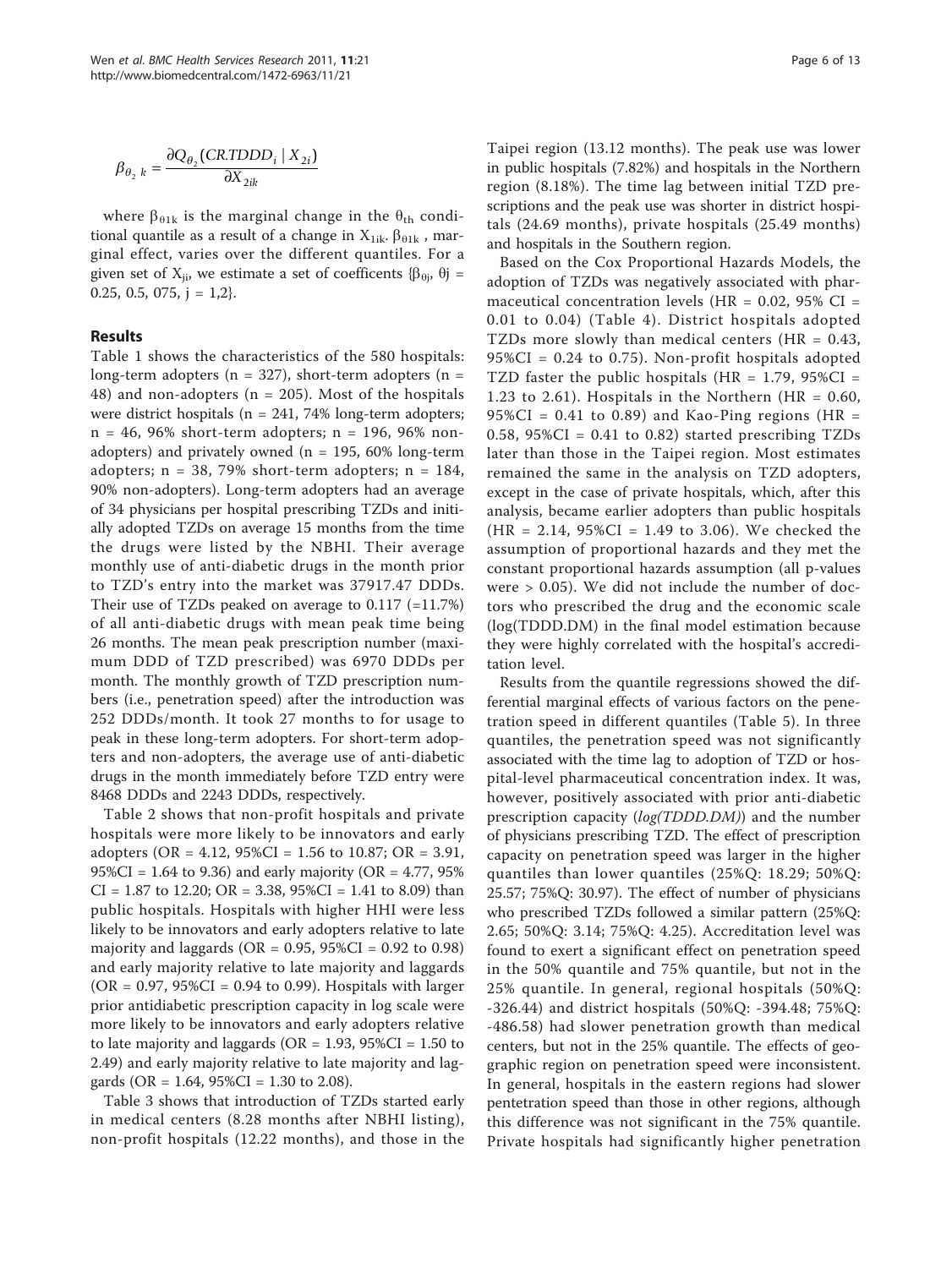<span id="page-6-0"></span>

| Table 2 Multinomial logit regression on TZD adoption |
|------------------------------------------------------|
|------------------------------------------------------|

|                                                              | innovators and early adopters v.s. late<br>majority and laggards |              |       | early majority v.s. late<br>majority and laggards |                 |        |
|--------------------------------------------------------------|------------------------------------------------------------------|--------------|-------|---------------------------------------------------|-----------------|--------|
| Total                                                        | OR <sup>2</sup>                                                  | 95% CI       |       | OR <sup>2</sup>                                   | 95% CI          |        |
| Ownership                                                    |                                                                  |              |       |                                                   |                 |        |
| Ref: Public Hospital                                         |                                                                  |              |       |                                                   |                 |        |
| Non-profit Hospital                                          | 4.12                                                             | (1.56 10.87) | **    | 4.77                                              | (1.87 12.2)     | $***$  |
| Private Hospital                                             | 3.91                                                             | (1.64, 9.36) | **    | 3.38                                              | (1.41 8.09)     | $\ast$ |
| <b>BNHI Regions</b>                                          |                                                                  |              |       |                                                   |                 |        |
| Ref: Taipei                                                  |                                                                  |              |       |                                                   |                 |        |
| Northern                                                     | 0.51                                                             | (0.19 1.39)  |       | 0.47                                              | $(0.18 \t1.23)$ |        |
| Central                                                      | 0.85                                                             | (0.35 2.06)  |       | 0.58                                              | (0.24 1.40)     |        |
| Southern                                                     | 1.31                                                             | (0.51 3.33)  |       | 0.90                                              | (0.36 2.23)     |        |
| Kao-Ping                                                     | 0.91                                                             | (0.38 2.20)  |       | 0.73                                              | (0.32 1.68)     |        |
| Eastern                                                      | 0.30                                                             | (0.03 2.93)  |       | 0.96                                              | (0.22, 4.09)    |        |
| Herfindahl-Hirschman<br>Indexes <sup>1</sup> (unit: HHI*100) | 0.95                                                             | (0.92 0.98)  | $***$ | 0.97                                              | (0.94 0.99)     | $*$    |
| log (total DDD of DM in<br>February, 2001)                   | 1.93                                                             | (1.50 2.49)  | ***   | 1.64                                              | (1.30 2.08)     | ***    |

<sup>1</sup>: concentration index for hospitals in February, 2001.

<sup>2</sup>: odds ratio.

\*\*\*:  $p < 0.0005$  \*\*:  $p < 0.005$  \*:  $p < 0.05$ .

speed than public hospitals. Non-profit hospitals also had higher penetration speed than public hospitals except in the 75% quantile.

Table [6](#page-9-0) presents the factors that had significant effects on peak use across three quantile levels. Longer time lag

between NBHI listing and the first TZD prescription at a hospital was associated with lower peak use at a hospital (25%Q: -40.33DDD, 50%Q: -38.65DDD, 75%Q: -32.29DDD). Peak use was also positively associated with the speed of TZD prescription increase at a

|  |  |  |  |  |  |  |  |  | Table 3 Patterns of adoption and diffusion of TZD in 327 long-term hospitals |  |
|--|--|--|--|--|--|--|--|--|------------------------------------------------------------------------------|--|
|--|--|--|--|--|--|--|--|--|------------------------------------------------------------------------------|--|

|                        |     | Initial time<br>(month) |       | Peak<br>Penetration <sup>1</sup> |        | <b>Time to Peak</b><br>(month) |       | Monthly growth (DDD/<br>month) |        |
|------------------------|-----|-------------------------|-------|----------------------------------|--------|--------------------------------|-------|--------------------------------|--------|
|                        | N   | mean                    | std   | Mean                             | std    | mean                           | std   | mean                           | std    |
| Total number           |     | 15.19                   | 11.61 | 0.1166                           | 0.0667 | 26.69                          | 13.42 | 252.65                         | 374.31 |
| Accreditation level    |     |                         |       |                                  |        |                                |       |                                |        |
| Medical Center         | 18  | 8.28                    | 10.31 | 0.1034                           | 0.0402 | 34.67                          | 12.25 | 1275.25                        | 692.43 |
| Regional<br>Hospital   | 68  | 10.97                   | 9.52  | 0.0985                           | 0.0516 | 31.68                          | 11.07 | 410.71                         | 298.44 |
| District Hospital      | 241 | 16.90                   | 11.77 | 0.1227                           | 0.0711 | 24.69                          | 13.57 | 131.67                         | 176.87 |
| Ownership              |     |                         |       |                                  |        |                                |       |                                |        |
| Public Hospital        | 67  | 15.94                   | 10.96 | 0.0782                           | 0.0469 | 25.63                          | 12.54 | 302.22                         | 446.00 |
| Non-profit<br>Hospital | 65  | 12.22                   | 10.18 | 0.1155                           | 0.0543 | 31.40                          | 12.45 | 467.35                         | 513.15 |
| Private Hospital       | 195 | 15.93                   | 12.15 | 0.1302                           | 0.0712 | 25.49                          | 13.74 | 164.04                         | 238.14 |
| <b>BNHI Regions</b>    |     |                         |       |                                  |        |                                |       |                                |        |
| Taipei                 | 78  | 13.12                   | 9.96  | 0.1204                           | 0.0657 | 28.19                          | 13.10 | 314.77                         | 475.98 |
| Northern               | 49  | 16.82                   | 12.21 | 0.0818                           | 0.0465 | 23.53                          | 13.52 | 274.29                         | 397.45 |
| Central                | 81  | 16.93                   | 12.21 | 0.1333                           | 0.0683 | 26.95                          | 12.85 | 203.92                         | 284.37 |
| Southern               | 49  | 14.08                   | 11.22 | 0.1164                           | 0.0689 | 22.90                          | 11.79 | 294.41                         | 374.88 |
| Kao-Ping               | 59  | 15.29                   | 12.86 | 0.1189                           | 0.0718 | 28.83                          | 15.56 | 201.43                         | 328.36 |
| Eastern                | 11  | 14.36                   | 8.72  | 0.1104                           | 0.0566 | 33.64                          | 8.16  | 163.19                         | 182.91 |

<sup>1</sup>: Peak Penetration among patients receiving non-insulin anti-diabetic agents.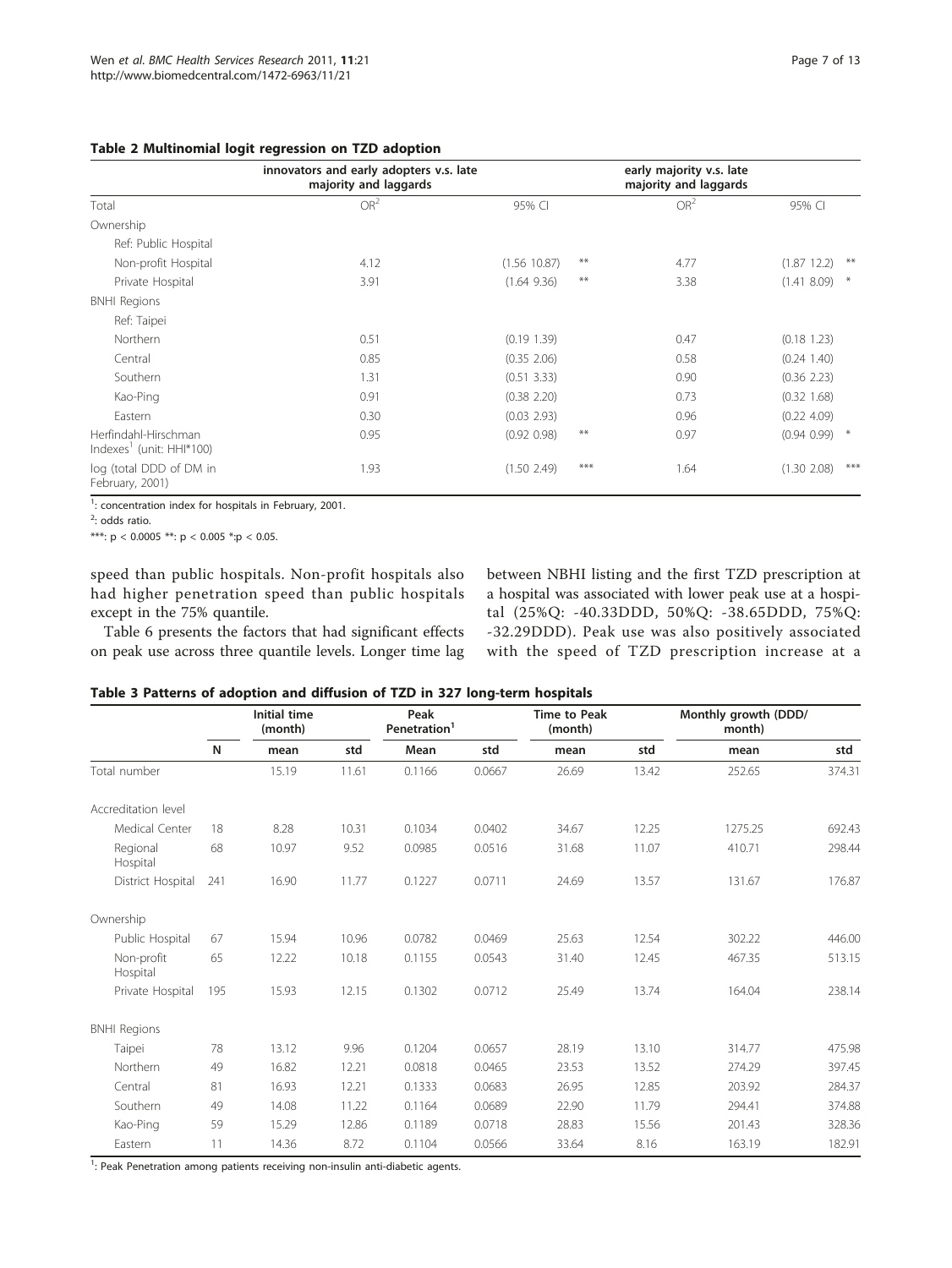|                                             | 580 hospitals (total) initial<br>time to adoption of TZD<br>(month) |                 |         |        | 327 hospitals (adopters only)<br>initial time to adoption of TZD<br>(month) |             |                |     |
|---------------------------------------------|---------------------------------------------------------------------|-----------------|---------|--------|-----------------------------------------------------------------------------|-------------|----------------|-----|
|                                             | HR <sup>1</sup>                                                     | 95% CI          | p-value |        | HR <sup>1</sup>                                                             | 95% CI      | $D^-$<br>value |     |
| HHI in February,<br>2001 (unit:<br>HHI*100) | 0.02                                                                | (0.01 0.04)     | 0.0000  | ***    | 0.07                                                                        | (0.03 0.18) | 0.0000         | *** |
| Accreditation level                         |                                                                     |                 |         |        |                                                                             |             |                |     |
| ref: Medical<br>Center                      |                                                                     |                 |         |        |                                                                             |             |                |     |
| Regional<br>Hospital                        | 0.75                                                                | (0.43 1.32)     | 0.3000  |        | 1.01                                                                        | (0.56 1.81) | 0.9700         |     |
| District<br>Hospital                        | 0.43                                                                | $(0.24 - 0.75)$ | 0.0024  | $**$   | 0.53                                                                        | (0.3 0.94)  | $0.0260$ *     |     |
| <b>BNHI Regions</b>                         |                                                                     |                 |         |        |                                                                             |             |                |     |
| Ref: Taipei                                 |                                                                     |                 |         |        |                                                                             |             |                |     |
| Northern                                    | 0.6                                                                 | (0.41 0.89)     | 0.0090  | $\ast$ | 0.65                                                                        | (0.44 0.96) | $0.0280$ *     |     |
| Central                                     | 0.88                                                                | $(0.63 \t1.23)$ | 0.4500  |        | 0.82                                                                        | (0.58 1.14) | 0.2300         |     |
| Southern                                    | 0.75                                                                | (0.52 1.09)     | 0.1200  |        | 0.83                                                                        | (0.57 1.21) | 0.3300         |     |
| Kao-Ping                                    | 0.58                                                                | (0.41 0.82)     | 0.0015  | **     | 0.98                                                                        | (0.69 1.4)  | 0.9200         |     |
| Eastern                                     | 0.69                                                                | (0.37 1.27)     | 0.2300  |        | 0.7                                                                         | (0.37 1.32) | 0.2600         |     |
| Ownership                                   |                                                                     |                 |         |        |                                                                             |             |                |     |
| ref: Public<br>Hospital                     |                                                                     |                 |         |        |                                                                             |             |                |     |
| Non-profit<br>Hospital                      | 1.79                                                                | (1.23 2.61)     | 0.0019  | **     | 1.87                                                                        | (1.26 2.78) | $0.0015$ **    |     |
| Private<br>Hospital                         | 1.35                                                                | (0.94 1.94)     | 0.0950  |        | 2.14                                                                        | (1.49 3.06) | 0.0000         | *** |

#### <span id="page-7-0"></span>Table 4 Cox proportional hazards models on initial time of adoption of TZD Unit:(month)

1 : hazard ratio; HR < 1 means the factor inhibited adoption and an HR > 1 means the factor accelerated adoption.

\*\*\*:  $p < 0.0005$  \*\*:  $p < 0.005$  \*:  $p < 0.05$ .

hospital (25%Q: 16.53DDD, 50%Q: 24.91DDD, 75%Q: 31.50DDD). Unlike the scale effect of prescription capacity on penetration speed (Table 4), a larger volume of anti-diabetic prescriptions before TZD introduction was not associated with TZD peak use. Medical centers had greater peak use than regional and district hospitals in the 75% quantile. Non-profit and private hospitals had higher peak use than the public hospitals across three quantiles. Hospitals in the northern regions significantly lower peak use of TZDs than those in the Taipei region across three quantiles.

## **Discussion**

In this study, we analyzed the diffusion patterns of a new class of anti-diabetic drugs, TZDs, in the micromarkets of hospitals across Taiwan, including how soon hospitals started prescribing these drugs after they were listed on the national formulary, how quickly the drugs penetrated each hospital as a small health care market, and the peak use between March 1, 2001 and December 31, 2005. Our study showed the median

time to adoption was about 15-20 months after formulary listing, and after 50 months, 20 to 40% of hospitals had still not adopted the drug. The adoption rates seemed very low. According to our another analyses, the market share of TZD in the second year after formulary listing was over 5% and in 2005 it was over 7% [[57](#page-12-0)]. The low adoption rates could possibly be related to the characteristics of Taiwan health care market and the reimbursement rules of National Health Insurance. In Taiwan, medical centers have a very high volume of DM outpatient visits. The Bureau of National Health Insurance imposes a threshold (ceiling reimbursement) for each outpatient visit, highest for medical centers and lowest for the clinics. When the claim exceeds the threshold, they are reviewed by the Bureau and are likely to be rejected without proper justification. In addition, because DM is a chronic disease, most patients receive 30-day prescriptions of their DM drugs each time. In order to avoid risk of a claim being rejected for reimbursement, most clinics would have had less incentive to prescribe TZD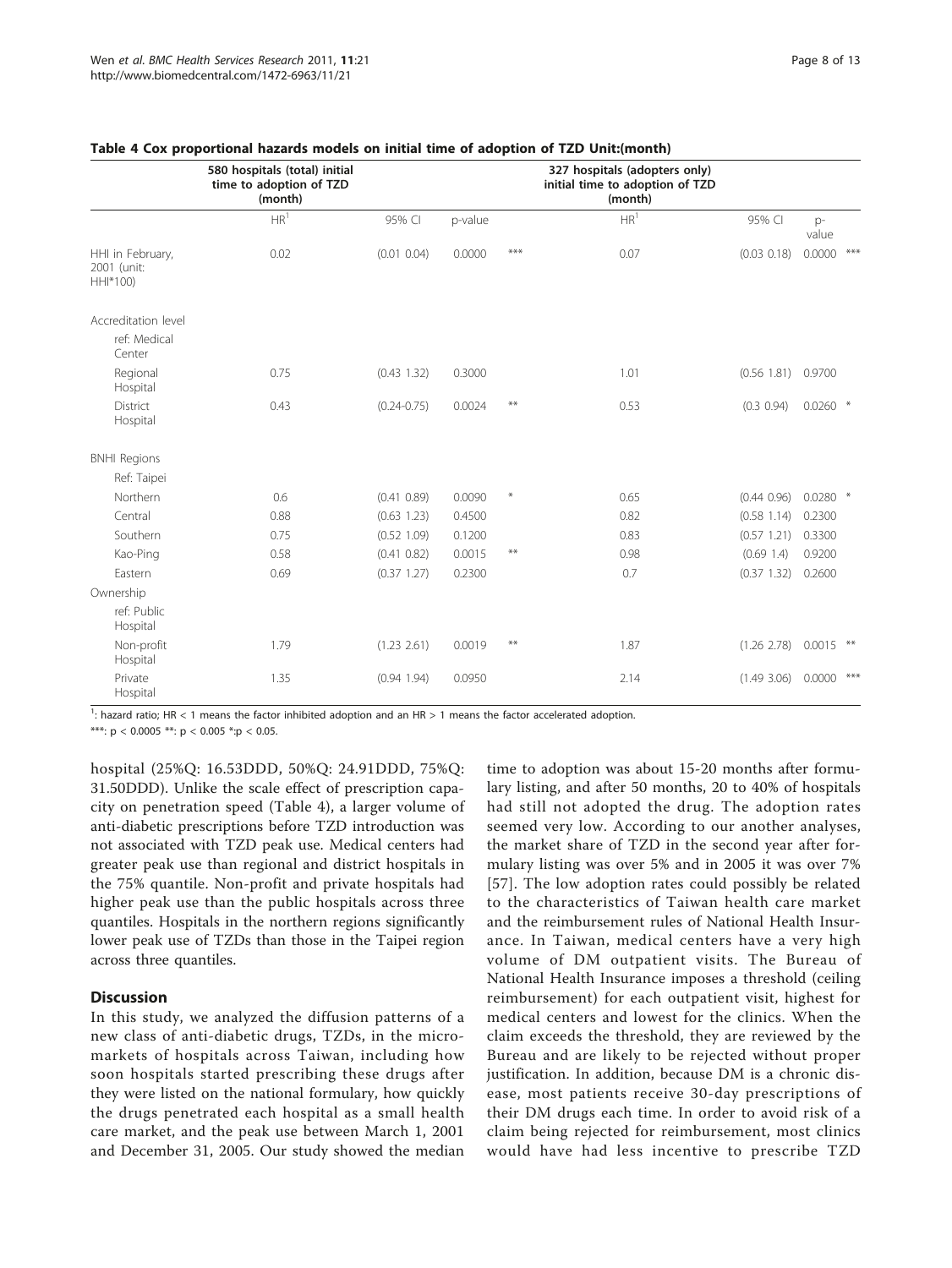|                                                | Speed of TZD<br>prescription<br>(Monthly Growth<br>on Total DDD of<br>TZD) |                     |        | Speed of TZD<br>prescription<br>(Monthly Growth<br>on Total DDD of<br>TZD) |                        |         | Speed of TZD<br>prescription<br>(Monthly Growth<br>on Total DDD of<br>TZD) |                      |  |
|------------------------------------------------|----------------------------------------------------------------------------|---------------------|--------|----------------------------------------------------------------------------|------------------------|---------|----------------------------------------------------------------------------|----------------------|--|
|                                                | 25% quantile                                                               |                     |        | 50% quantile                                                               |                        |         | 75% quantile                                                               |                      |  |
|                                                | Coefficient                                                                | 95% CI              |        | Coefficient                                                                | 95% CI                 |         | Coefficient                                                                | 95% CI               |  |
| Intercept                                      | 57.14                                                                      | $(-73.90 149.35)$   |        | 143.87                                                                     | $(-125.85474.82)$      |         | 248.98                                                                     | $(-142.24 1045.51)$  |  |
| Initial time to<br>adoption of TZD<br>in month | 0.60                                                                       | $(-0.17 0.99)$      |        | 0.47                                                                       | $(-0.81 0.82)$         |         | 0.13                                                                       | $(-0.57 1.86)$       |  |
| log (total DDD of<br>DM in February,<br>2001)  | 18.29                                                                      | (12.14 27.75)       |        | 25.57                                                                      | (14.7434.87)           |         | 30.97                                                                      | (17.17 40.80)        |  |
| HHI in February,<br>2001(unit:<br>HHI*100)     | $-7.88$                                                                    | $(-55.3545.67)$     |        | 10.81                                                                      | $(-78.5690.25)$        |         | 67.73                                                                      | $(-46.51 180.98)$    |  |
| Number of<br>doctors who<br>prescribed TZD     | 2.65                                                                       | (0.714.49)          |        | 3.14                                                                       | (1.445.20)             |         | 4.25                                                                       | (1.196.30)           |  |
| Accreditation<br>level                         |                                                                            |                     |        |                                                                            |                        |         |                                                                            |                      |  |
| Ref: Medical<br>Center                         |                                                                            |                     |        |                                                                            |                        |         |                                                                            |                      |  |
| Regional<br>Hospital                           | $-193.39$                                                                  | $(-355.21396.19)$   |        | $-326.44$                                                                  | $(-577.59 - 35.84)$    | $*$     | $-295.57$                                                                  | $(-962.53 159.11)$   |  |
| District<br>Hospital                           | $-249.47$                                                                  | $(-410.38451.57)$   |        | $-394.48$                                                                  | $(-647.42 - 101.94)$ * |         | $-486.58$                                                                  | $(-1351.85 - 32.69)$ |  |
| NHI Regions                                    |                                                                            |                     |        |                                                                            |                        |         |                                                                            |                      |  |
| Ref: Taipei                                    |                                                                            |                     |        |                                                                            |                        |         |                                                                            |                      |  |
| Northern                                       | $-20.33$                                                                   | $(-30.27 -1.70)$    | $\ast$ | $-23.94$                                                                   | $(-58.1152.29)$        |         | $-11.05$                                                                   | $(-93.1851.03)$      |  |
| Central                                        | 2.85                                                                       | $(-4.73 15.90)$     |        | 18.64                                                                      | $(-34.7749.89)$        |         | $-40.12$                                                                   | $(-89.09 - 2.39)$    |  |
| Southern                                       | 6.93                                                                       | $(-10.92 20.61)$    |        | 7.90                                                                       | $(-23.3845.70)$        |         | $-22.49$                                                                   | $(-67.47 119.84)$    |  |
| Kao-Ping                                       | $-4.05$                                                                    | $(-18.10 10.18)$    |        | 2.64                                                                       | $(-37.6532.81)$        |         | $-69.48$                                                                   | $(-112.26 - 16.17)$  |  |
| Fastern                                        | $-38.15$                                                                   | $(-60.45 -27.91)$ * |        | $-71.45$                                                                   | $(-104.30 - 50.74)$ *  |         | $-114.75$                                                                  | $(-171.58 - 36.97)$  |  |
| Ownership                                      |                                                                            |                     |        |                                                                            |                        |         |                                                                            |                      |  |
| Ref: Public<br>Hospital                        |                                                                            |                     |        |                                                                            |                        |         |                                                                            |                      |  |
| Non-profit<br>Hospital                         | 74.52                                                                      | (42.1395.49)        | $\ast$ | 103.08                                                                     | (30.75 130.09)         | $\ast$  | 73.89                                                                      | $(-0.08145.26)$      |  |
| Private<br>Hospital                            | 53.95                                                                      | (30.0571.65)        |        | 66.10                                                                      | (12.5291.35)           | $\star$ | 77.15                                                                      | (37.58 112.26)       |  |

#### <span id="page-8-0"></span>Table 5 Quantile regressions on monthly growth of TZD prescriptions, (n = 327 long-term adopters)

\*: the 95% confident interval doesn't contain zero.

because its unit price was much higher than the unit prices of the other oral antidiabetic agents. Nevertheless, most importantly, our study showed that health care provider characteristics presented a potential access barrier to new drug for Type II DM in Taiwan.

We found that the market penetration of TZDs varied substantially by individual hospital characteristics, such as a hospital's prior pharmaceutical structure, accreditation level, and ownership type. The adoption of the new drug class TZDs in a hospital was highly correlated with the hospital's prior pharmaceutical structure (measured by modified Herfindahl-Hirschman Index). Although the statistics of our modified HHI cannot be interpreted directly according to general threshold, they indicate to some extent the pattern of market structure of anti-diabetic drugs in Taiwan. Our study showed that early adoption was more likely if the physicians in a particular hospital were in the habit of prescribing multiple antidiabetic drugs for their patients. This prescribing pattern was also associated with shorter time lag between adoption and new drug availability. The rate of growth of TZDs in a hospital was influenced by the hospital's economic scale of anti-diabetic drugs and the number of physicians prescribing TZDs. The speed of TZD penetration was not significantly associated with how quickly a hospital adopted TZDs. These findings indicate that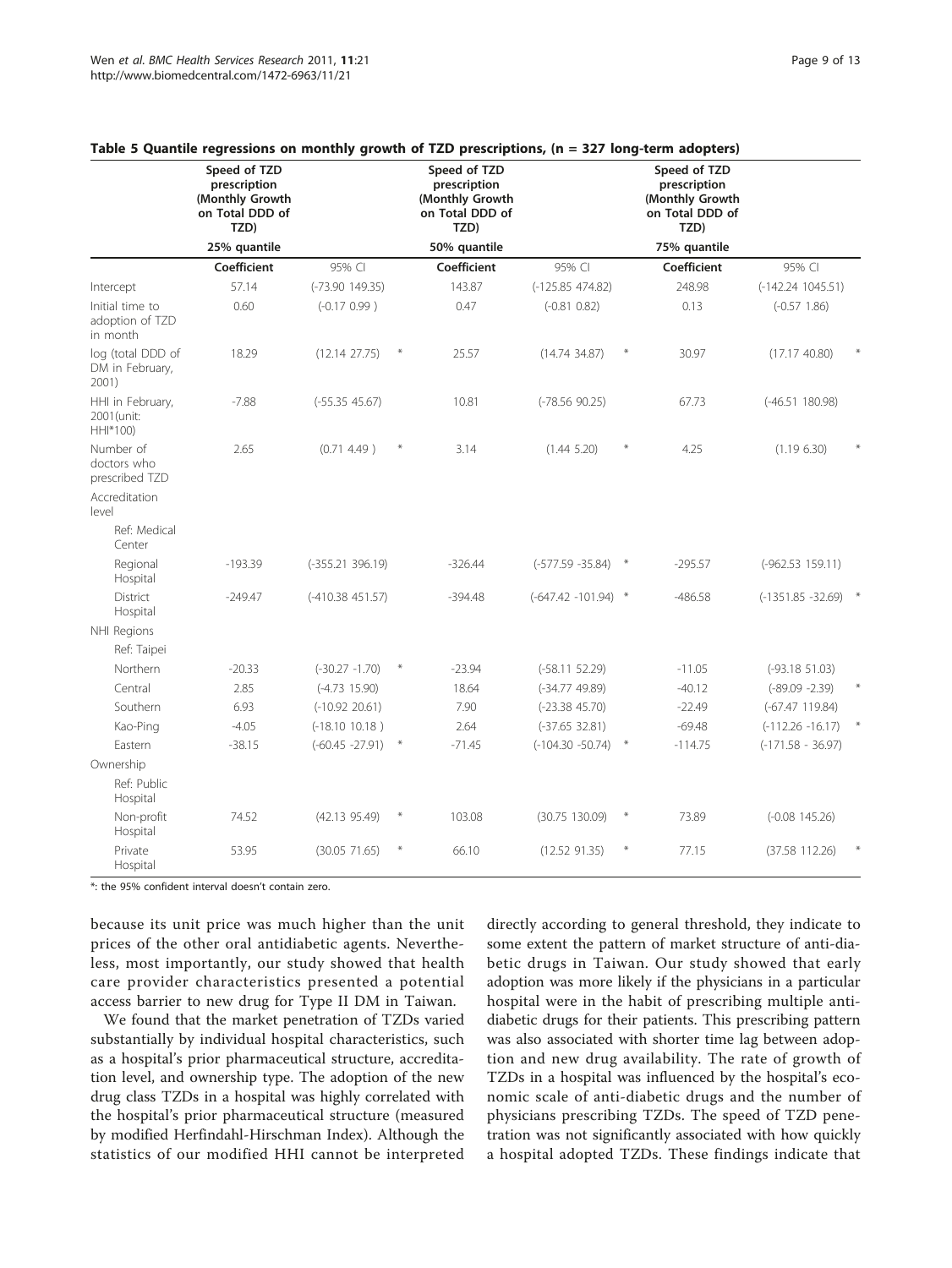|                                                                              | Peak<br><b>Monthly</b><br><b>Prescriptions</b><br>in DDD |                        |           |        | Peak<br><b>Monthly</b><br><b>Prescriptions</b><br>in DDD |                        |             |        | Peak<br>Monthly<br><b>Prescriptions</b><br>in DDD |                          |             |        |
|------------------------------------------------------------------------------|----------------------------------------------------------|------------------------|-----------|--------|----------------------------------------------------------|------------------------|-------------|--------|---------------------------------------------------|--------------------------|-------------|--------|
|                                                                              | 25% quantile                                             |                        |           |        | 50% quantile                                             |                        |             |        | 75% quantile                                      |                          |             |        |
|                                                                              | Coefficient                                              | 95% CI                 |           |        | Coefficient                                              | 95% CI                 |             |        | Coefficent                                        | 95% CI                   |             |        |
| Intercept                                                                    | $-11683.46$                                              | $(-25849.01$           | 4891.88)  |        | 3087.64                                                  | $(-1755.3399708.63)$   |             |        | 6092.86                                           | (3040.05)                | 13060.79) * |        |
| Initial time to adoption<br>of TZD in month                                  | $-40.33$                                                 | $(-90.40)$             | $-21.74)$ | $\ast$ | $-38.65$                                                 | $(-60.14)$             | $-18.79$    | $*$    | $-32.29$                                          | $(-40.34)$               | $-25.03)$   |        |
| log (total DDD of DM in<br>February, 2001)                                   | 144.32                                                   | $(-23.53)$             | 501.21)   |        | 63.94                                                    | $(-103.01)$            | 252.24)     |        | $-7.11$                                           | $(-134.58)$              | 55.07)      |        |
| Number of doctors who<br>prescribed TZD                                      | 56.75                                                    | $(-0.63)$              | 128.80)   |        | 41.67                                                    | (23.84)                | 71.43)      | $\ast$ | 35.51                                             | (14.66)                  | 104.83)     |        |
| Prescription Speed<br>(monthly growth on<br>TZD prescription; DDD/<br>month) | 16.53                                                    | (10.99)                | 18.80)    | $\ast$ | 24.91                                                    | (20.61)                | $28.60$ )   | $*$    | 31.50                                             | (28.04)                  | 35.07)      |        |
| Accreditation level                                                          |                                                          |                        |           |        |                                                          |                        |             |        |                                                   |                          |             |        |
| Ref: Medical Center                                                          |                                                          |                        |           |        |                                                          |                        |             |        |                                                   |                          |             |        |
| Regional Hospital                                                            | 9572.52                                                  | $(-9434.71)$           | 21541.35) |        | $-3241.95$                                               | $(-8473.35 4505.39)$   |             |        | $-5666.94$                                        | $(-20463.60 -1502.91)$ * |             |        |
| District Hospital                                                            | 8507.36                                                  | $(-11661.53 22343.97)$ |           |        | $-3801.32$                                               | (-9289.80 2804.17)     |             |        | $-5868.08$                                        | $(-13770.06 -1838.18)$   |             |        |
| NHI Regions                                                                  |                                                          |                        |           |        |                                                          |                        |             |        |                                                   |                          |             |        |
| Ref: Taipei                                                                  |                                                          |                        |           |        |                                                          |                        |             |        |                                                   |                          |             |        |
| Northern                                                                     | $-1017.83$                                               | $(-1835.78)$           | $-547.86$ | $\ast$ | $-866.80$                                                | $(-1422.52 -133.63)$ * |             |        | $-451.32$                                         | $(-625.48)$              | $-233.11$ * |        |
| Central                                                                      | 70.82                                                    | $(-410.31)$            | 368.95)   |        | $-95.32$                                                 | $(-304.72)$            | 272.10)     |        | $-28.60$                                          | $(-251.57)$              | 172.36)     |        |
| Southern                                                                     | $-487.75$                                                | $(-1144.62)$           | $-11.28$  | $\ast$ | $-495.10$                                                | $(-1015.13)$           | $-54.84)$   | $*$    | $-451.29$                                         | $(-842.53)$              | $-2.09$ )   |        |
| Kao-Ping                                                                     | $-69.25$                                                 | $(-839.40)$            | 553.97)   |        | 179.82                                                   | $(-143.65)$            | 823.57)     |        | 507.19                                            | (105.50)                 | 1048.41)    |        |
| Eastern                                                                      | 497.82                                                   | $(-405.36)$            | 1013.11)  |        | $-63.27$                                                 | $(-652.49)$            | 235.63)     |        | $-375.01$                                         | $(-651.40)$              | $-28.58$    | $\ast$ |
| Ownership                                                                    |                                                          |                        |           |        |                                                          |                        |             |        |                                                   |                          |             |        |
| Ref: Public Hospital                                                         |                                                          |                        |           |        |                                                          |                        |             |        |                                                   |                          |             |        |
| Non-profit Hospital                                                          | 2478.04                                                  | (1309.10               | 5472.91)  | $*$    | 1081.43                                                  | (497.90)               | $1751.43$ * |        | 725.85                                            | (321.59)                 | 987.01)     |        |
| Private Hospital                                                             | 2521.98                                                  | (1138.68)              | 4492.53)  | $*$    | 872.32                                                   | (344.70)               | 1456.89)    | $*$    | 391.32                                            | (159.27                  | 658.54)     |        |

#### <span id="page-9-0"></span>Table 6 Quantile regressions on peak monthly TZD prescriptions in DDD, (n = 327 long-term adopters)

\*: the 95% confident interval doesn't contain zero.

the rate of market penetration was largely determined by prescription capacity and the herding effect. Peak use was, in contrast, influenced by how quickly hospitals adopted TZDs but not prescription capacity. In addition, faster penetration speed was linked to higher peak use.

Our results indicated that the adoption and diffusion of new TZDs was highly associated with accreditation level and hospital ownership (Figure [2](#page-10-0)). Medical centers tended to adopt the new drugs earlier than the other hospitals. In Taiwan, medical centers have a high volume of outpatient visits and low concentration HHIs. Their relatively large prescription volumes may be one reason medical centers were more likely to prescribe new drugs. Another possible explanation is that pharmaceutical industry targets medical centers the most for promotion because of the large volume of anti-diabetic prescriptions at these institutions.

Medical centers and other high-volume hospitals had a lower peak use (10.34%) than other types of hospitals. This finding demonstrates that, although a less-concentrated market is easier to enter, new drugs may still face intense internal competition within the hospital, especially if they are not a new and unique treatment for a disease. Because the BNHI regularly analyzes drug expenditure data, hospitals that spend more on medications, including medical centers that care for patients with more severe diseases, are pressured to cut costs and prescribe less expensive drugs. In addition, it is possible that new drugs had been used in the medical centers. These centers are sometimes involved in clinical studies of drugs that yet to be listed on BNHI formulary. These medical centers may, therefore, be much faster to adopt new drugs because of their prior experience.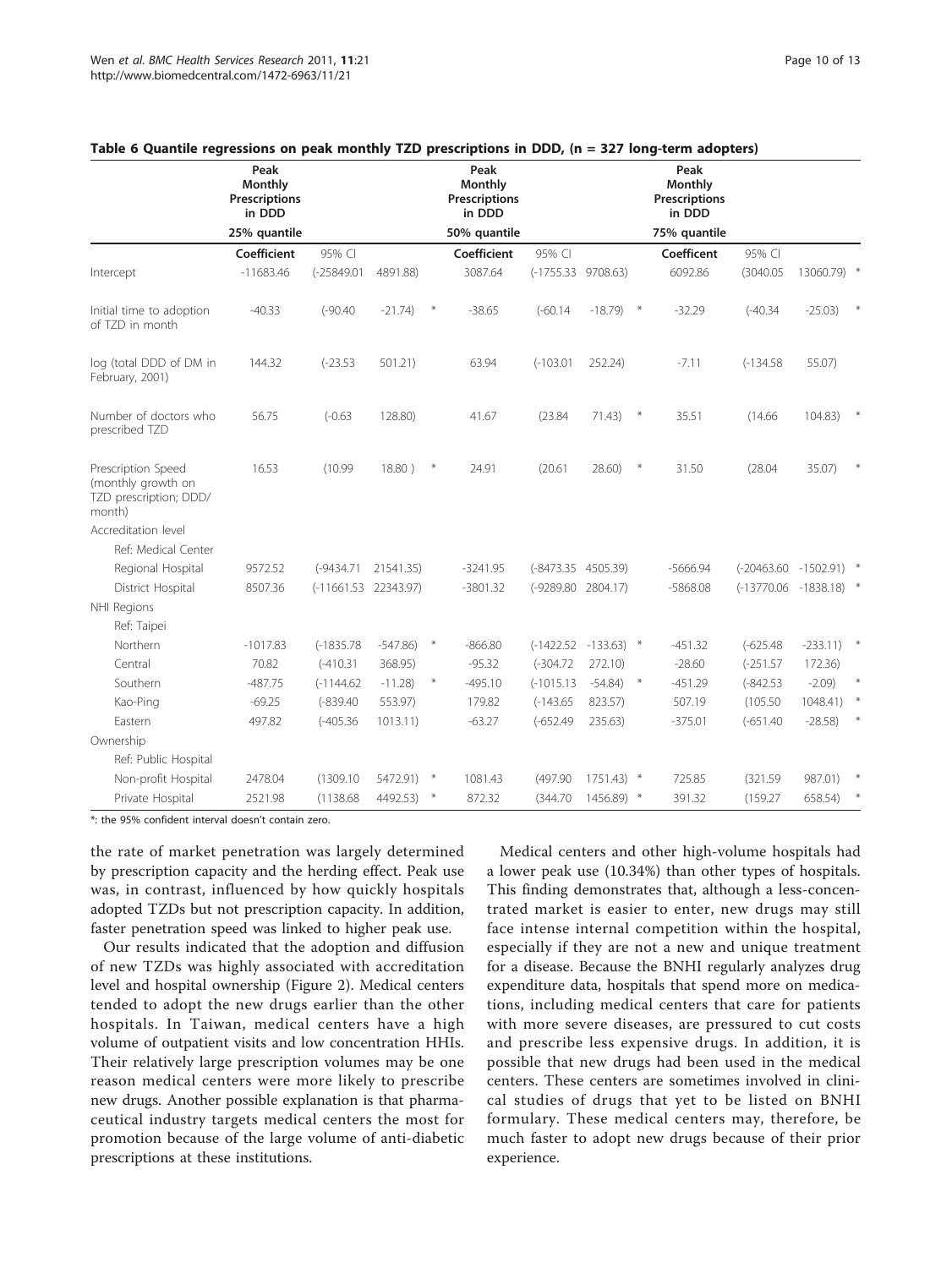<span id="page-10-0"></span>

With regard to ownership types, public hospitals were slower to adopt TZDs than non-profit and private hospitals and had lower rates of increase and peak number of prescriptions for TZDs. Public hospitals' low pharmaceutical concentration index did not facilitate the new drug entry into this market sector. This phenomenon is worthy of further investigation because public hospitals are different from non-profit and private hospitals in several ways. First, many public hospitals are subject to more restrictive policies and regulations such as collective bargaining. New drugs may not easily enter a public hospital without the agreement from other hospitals in the same alliance. The purchasing committees are composed of physicians and staff coming from different hospitals and backgrounds and may take some time to reach consensus on adopting new drugs into the collective purchase list. Second, public hospitals receive financial subsidies from the government and their staff members are government employees paid set salaries. These physicians have less financial incentive to prescribe expensive medicine, unlike physicians in private hospitals who may have gained directly or indirectly through increased prescribing of new drugs.

Most research on diffusion of technology has assumed that consumers are homogenous in their consumption behavior. This approach does not provide a comprehensive picture of market penetration. Many factors may influence how new drugs are adopted and diffused into a market, but research in these areas are lacking. Our study examined the diffusion patterns of new drugs into hospitals with various characteristics. The insights gained in this study can be used to predict market penetration in different types of hospitals and provide information regarding short-term and medium-term drug utilization and healthcare cost projections.

This study has some limitations. It lacks information on the margin between reimbursed price and pharmaceutical procurement cost, which hinders the possibility of exploring the potential association between financial incentive and diffusion of new drugs. In addition, we combined all anti-diabetic drugs and both TZDs together in analyses, which may have glossed over notable clinical differences among all the drugs. On the other hand, because TZDs are chronically administered drugs, total claims will represent a mixture of new starts and refills with refills becoming the predominant share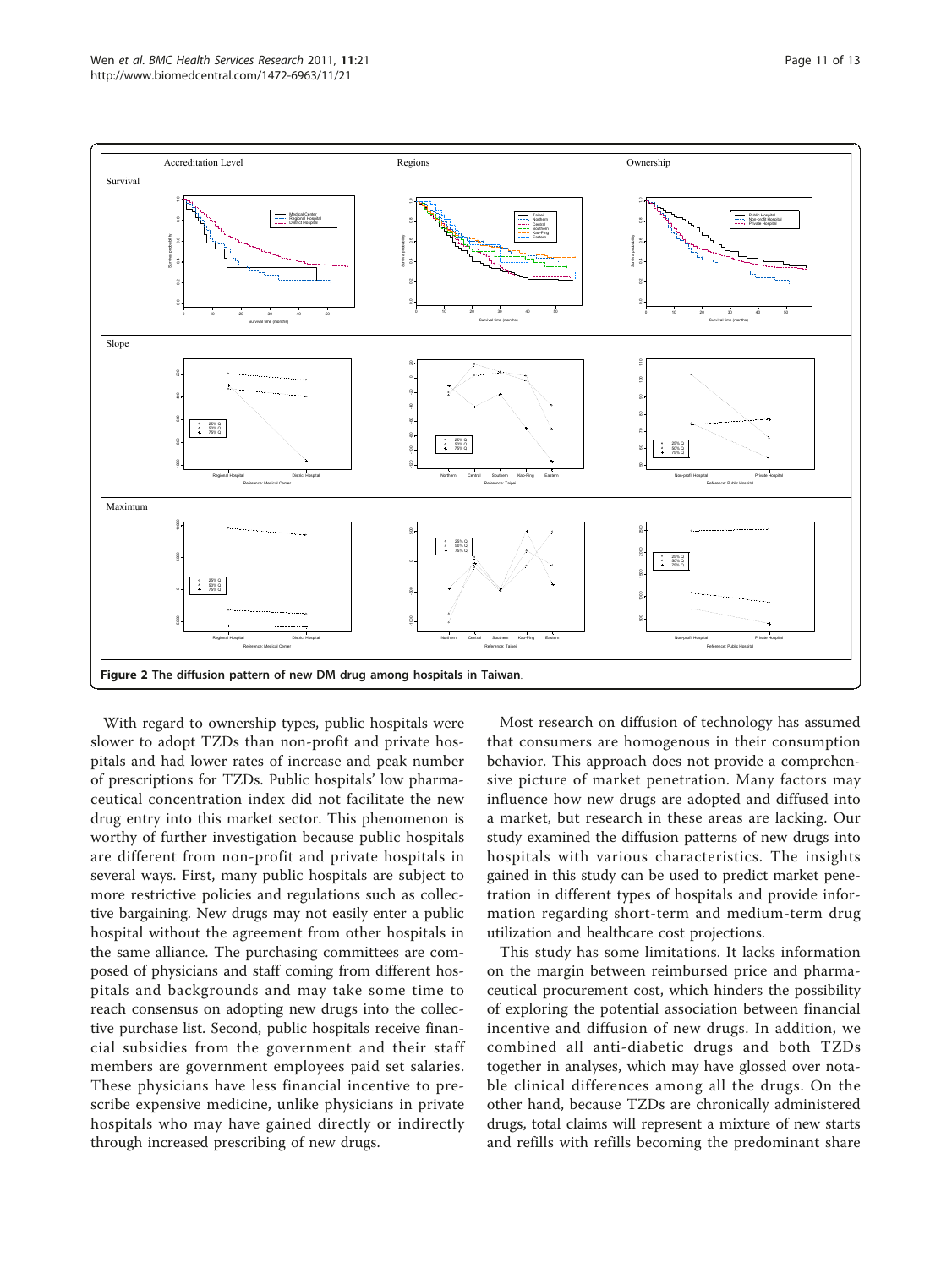<span id="page-11-0"></span>over time. Therefore, in fact, we were modeling peak use of total prescription "consumption" not penetration of the patient market in each hospital. Future analyses could be strengthened if they differentiate between new starts versus refills and take into account the patient mix. Undoubtedly, certain omitted factors, especially health-related policy interventions or events, may have influenced prescribing trends and confounded our estimates. For instance, our estimate on the adoption and the growth of prescription could be affected when NHI implemented price-cuts on pharmaceuticals. Finally, in order to analyze the diffusion pattern of the new drugs, our study excluded those health care providers which had very small volume of DM prescription. Thus, it is would limit generalization of our conclusion to the whole health care market. Our study cannot also be generalized to the diffusion pattern of health technology.

## **Conclusions**

In summary, our study shows that hospitals, when considered pharmaceutical micro-markets, differs substantially in their adoption and diffusion of a new drug class, TZDs, to treat type 2 diabetes. This finding suggests that the diffusion of new drugs is associated with non-medical factors regardless of their incremental therapeutic benefits or unexpected adverse reactions. In the past few years, studies on TZD have raised concerns about fluid retention and increased risk of heart failure [[58](#page-12-0)-[62](#page-12-0)]. Two randomized clinical trials, the DREAM trial [\[63\]](#page-12-0) and the PROactive study [[64](#page-12-0)], have found TZD to slightly increase the risk of heart failure. A recently published meta-analysis by Nissen and Wolski [\[65](#page-12-0)] has additionally raised concerns that TZD may also increase the risk of myocardial infarction in diabetic patients. This led to an FDA public health advisory. Given the high profile safety discussions for this class of drugs, it would be worthwhile to study the "un-adoption" of drugs following drug warnings. Therefore, future research could examine when and how diffusion of new drugs is desired or beneficial to the public.

#### Acknowledgements

This research was supported by three grants: the National Science Council (Grant Number: NSC 96-2416-H-400-001-MY3, NSC 99-2410-H-010-012 –), the intramural grant of National Health Research Institutes (Grant Number: HD-097-PP-04) and a grant from Ministry of Education, Aim for the Top University Plan.

#### Author details

<sup>1</sup>Clinical Informatics and Medical Statistics Research Center, Chang Gung University, Kwei-Shan Tao-Yuan, Taiwan. <sup>2</sup>Institute of Health and Welfare Policy, National Yang-Ming University, Taipei City, Taiwan. <sup>3</sup>Institute of Population Health Sciences, National Health Research Institutes, Miaoli County, Taiwan. <sup>4</sup>National Institute of Cancer Research, National Health Research Institutes, Tainan, Taiwan.

#### Authors' contributions

YWW carried out the research design, analysis and draft parts of the manuscript. WFH initiated the original idea, background information, research design and draft parts of the manuscript. YCL participated in the design and drafted the parts of the manuscript. KNK participated in literature review, identified the research design issues, participated in coordination, and reviewed the manuscript. CRT participated in research design, data management and analysis, and helped organize the manuscript. YWT initiated original idea, carried out literature review, research design, and draft the main part of the manuscript. All authors read and approved the final manuscript.

#### Competing interests

The authors declare that they have no competing interests.

Received: 11 December 2009 Accepted: 31 January 2011 Published: 31 January 2011

#### References

- 1. Cutler DM, McClellan M, Newhouse JP, Remler D: Are medical prices declining? evidence from heart attack treatments. The Quarterly Journal of Economics 1998, 113(4):991-1024.
- 2. Dozet A, Lyttkens CH, Nystedt P: Health care for the elderly: two cases of technology diffusion. Social Science & Medicine 2002, 54(1):49-64.
- 3. Weisbrod BA: The health care quadrilemma: an essay on technological change, insurance, quality of care, and cost containment. Journal of Economic Literature 1991, 29(2):523-552.
- 4. Duval Y, Biere A: Product diffusion and the demand for new food products. Agribusiness 2002, 18(1):23-36.
- 5. Rogers EM: Diffusion of Innovations. 5 edition. New York: Simon & Schuster; 2003.
- 6. Chatterjee R, Eliashberg J: The innovation diffusion process in a heterogeneous population: a micromodeling approach. Management Science 1990, 36(9):1057-1079.
- 7. Davis FD, Bagozzi RP, Warshaw PR: User acceptance of computer technology: a comparison of two theoretical models. Management Science 1989, 35(8):982.
- 8. Katz ML, Shapiro C: Systems competition and network effects. The Journal of Economic Perspectives 1994, 8(2):93-115.
- 9. Bass FM: A new product growth for model consumer durables. Management Science 1969, 15(5):215-227.
- 10. Bass FM: The future of research in marketing: marketing science. Journal of Marketing Research 1993, 30(1):1-6.
- 11. Hill SC, Wolfe BL: [Testing the HMO competitive strategy: An analysis of](http://www.ncbi.nlm.nih.gov/pubmed/10169301?dopt=Abstract) [its impact on medical care resources.](http://www.ncbi.nlm.nih.gov/pubmed/10169301?dopt=Abstract) Journal of Health Economics 1997, 16(3):261-286.
- 12. Baker LC: [Managed care and technology adoption in health care:](http://www.ncbi.nlm.nih.gov/pubmed/11373838?dopt=Abstract) [evidence from magnetic resonance imaging.](http://www.ncbi.nlm.nih.gov/pubmed/11373838?dopt=Abstract) Journal of Health Economics 2001, 20(3):395-421.
- 13. Baker LC, Wheeler SK: [Managed care and technology diffusion: the case](http://www.ncbi.nlm.nih.gov/pubmed/9769583?dopt=Abstract) [of MRI.](http://www.ncbi.nlm.nih.gov/pubmed/9769583?dopt=Abstract) Health Affairs 1998, 17(5):195-207.
- 14. Loureiro S, Simões B, Aragão E, Mota F, Moura H, Damasceno L: Diffusion of medical technology and equity in health in brazil: an exploratory analysis. European Journal of Development Research 2007, 19(1):66-80.
- 15. Baker LC, Phibbs CS: [Managed care, technology adoption and health](http://www.ncbi.nlm.nih.gov/pubmed/12585306?dopt=Abstract) [care: the adoption of neonatal intensive care.](http://www.ncbi.nlm.nih.gov/pubmed/12585306?dopt=Abstract) RAND Journal of Economics 2002, 33(3):524-548.
- 16. Chernew M, Fendrick AM, Hirth RA: [Managed care and medical](http://www.ncbi.nlm.nih.gov/pubmed/9086669?dopt=Abstract) [technology: implications for cost growth.](http://www.ncbi.nlm.nih.gov/pubmed/9086669?dopt=Abstract) Health Affairs 1997, 16(2):196-206.
- 17. Dirksen CD, Ament AJH, Go PMN: [Diffusion of six surgical endoscopic](http://www.ncbi.nlm.nih.gov/pubmed/10172857?dopt=Abstract) [procedures in the Netherlands. stimulating and restraining factors.](http://www.ncbi.nlm.nih.gov/pubmed/10172857?dopt=Abstract) Health Policy 1996, 37(2):91-104.
- 18. Escarce JJ, Bloom BS, Hillman AL, Shea JA, Schwartz JS: [Diffusion of](http://www.ncbi.nlm.nih.gov/pubmed/7861828?dopt=Abstract) [laparoscopic cholecystectomy among general surgeons in the United](http://www.ncbi.nlm.nih.gov/pubmed/7861828?dopt=Abstract) [States.](http://www.ncbi.nlm.nih.gov/pubmed/7861828?dopt=Abstract) Medical Care 1995, 33(3):256-271.
- 19. Fendrick AM, Escarce JJ, McLane C, Shea JA, Schwartz JS: [Hospital sdoption](http://www.ncbi.nlm.nih.gov/pubmed/7934272?dopt=Abstract) [of laparoscopic cholecystectomy.](http://www.ncbi.nlm.nih.gov/pubmed/7934272?dopt=Abstract) Medical Care 1994, 32(10):1058-1063.
- 20. Poulsen PB, Adamsen S, Vondeling H, Jorgensen T: [Diffusion of](http://www.ncbi.nlm.nih.gov/pubmed/10186225?dopt=Abstract) [laparoscopic technologies in Denmark.](http://www.ncbi.nlm.nih.gov/pubmed/10186225?dopt=Abstract) Health Policy 1998, 45(2):149-167.